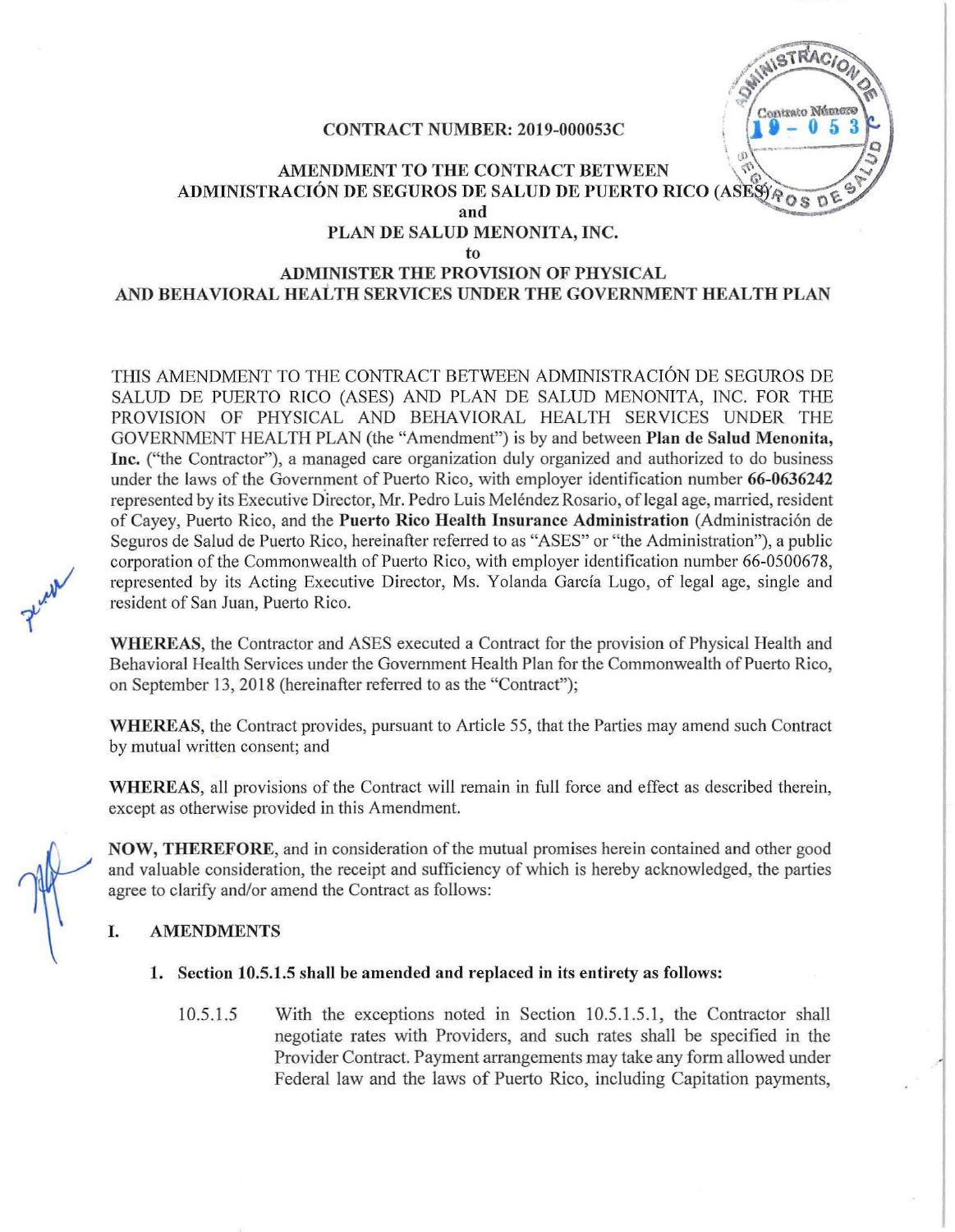Fee-for-Service payment, and salary, if any, subject to Section 10.6 concerning permitted risk arrangements.

- 2. Immediately following Section 10.5.1.5, a new Section 10.5.1.5.1 shall be inserted stating as follows:
- 10.5.1.5.1 The Contractor must consider the use of a benchmark for provider reimbursement rates equaling eighty percent (80%) of the 2018 Medicare fee schedule for the reimbursement of non-facility professional services related to cardiology and nuclear medicine services, and seventy percent (70%) of the 2018 Medicare fee schedule for the reimbursement of nonfacility professional services related to all other specialties except radiation oncology, hematology/oncology, urology, interventional radiology and TRACION dialysis services. Any use of the 2018 Medicare fee schedule as a guideline to set maximum provider reimbursement rates shall not obligate the Contrate Monerc Contractor to increase current provider reimbursement rates that have been previously negotiated. The Contractor shall inform ASES in writing when 5 it enters any Provider payment arrangement.

 $\sqrt[6]{35}$  m mediately following Section 10.5.1.5.1, a new Section 10.5.1.5.2 shall be inserted stating as follows:

- 10.5.1.5.2 Subject to the approval for disbursement of federal funds by CMS for the reimbursement of Dental services as described in Section 7.6, such Dental services shall be reimbursed in an amount no less than those amounts specified Attachment 11 to this Contract.
- 4. Current Attachment 11 of the Contract shall be replaced in its entirety by a new Attachment 11 as set forth in Exhibit A to tbis Amendment.

# II. RATIFICATION

All other terms and provisions of the original Contract, as amended by Contracts Number 2019-000053A and B, and of any and all documents incorporated by reference therein, not specifically deleted or modified herein shall remain in full force and effect. The Parties hereby affirm their respective undertakings and representations as set forth therein, as ofthe date thereof. Capitalized terms used in this Amendment, if any, shall have the same meaning assigned to such tenns in the Contract.

## **III.** EFFECT; CMS APPROVAL

The Patties acknowledge that this Amendment is subject to approval by the United States Department of Health and Human Services Centers for Medicare and Medicaid Services ("CMS"), and ASES shall submit the Amendment for CMS approval. Pending CMS approval, this